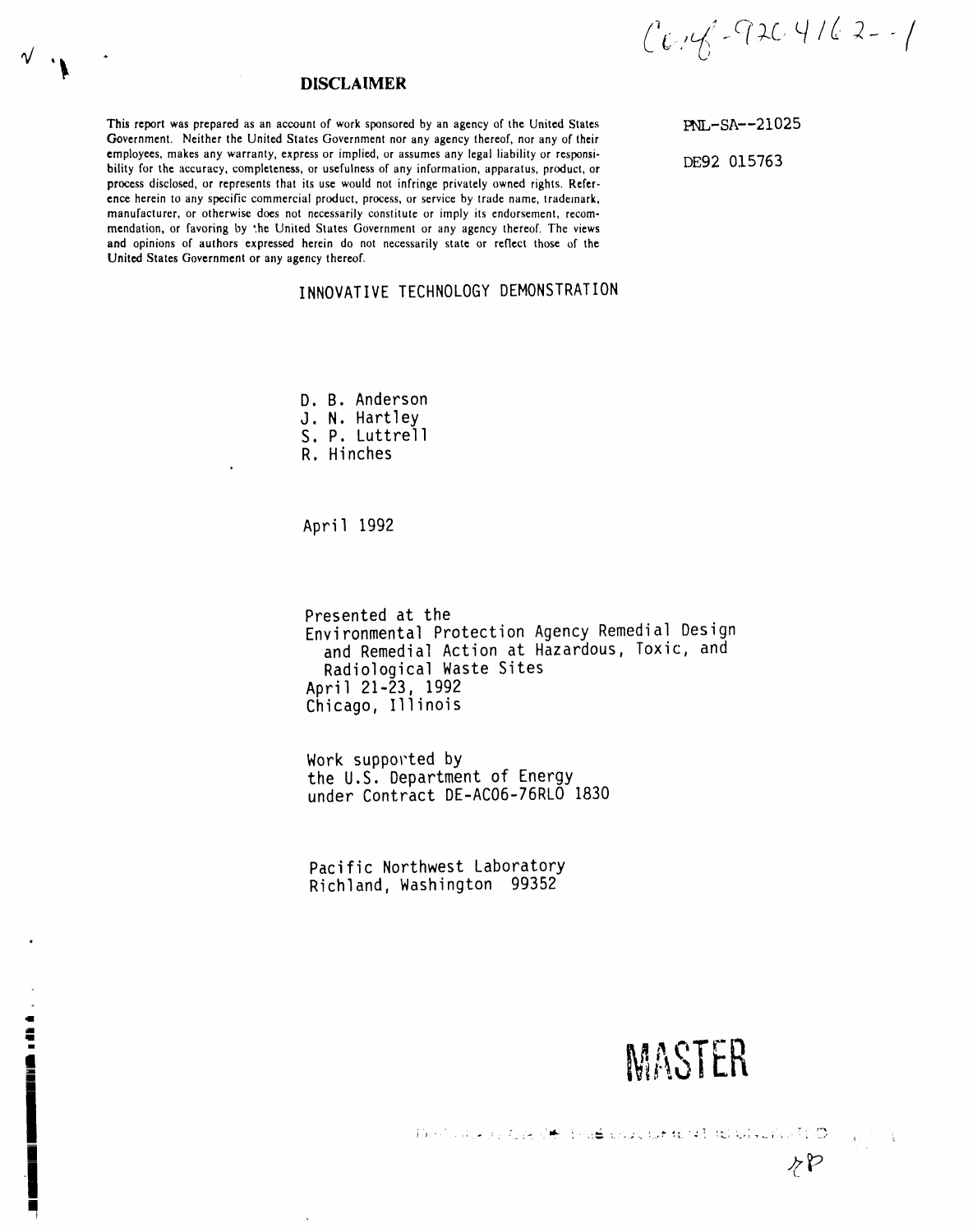# INNOVATIVE TECHNOLOGY DEMONSTRATIONS

L

S. P. Luttrell<sup>1</sup> and R. Hinchee<sup>3</sup>

# SUMMARY

Currently, several innovative technologies are being associated with Tinker Air Force Base (TAFB) to address specific problems associated with remediating two contaminated test sites at the base. Cone penetrometer<br>testing (CPT) is a form of testing that can rapidly characterize a site. This technology was selected to evaluate its applicability in the tight clay soils and consolidated sandstone sediments found at TAFB. Directionally drilled horizontal wells have been successfully installed at the U.S. Department of Energy's (DOE) Savannah River Site to test new methods of in Department of Energy's (DOE) Savannah River Site of this offers technology situ remediation of soils and ground water  $(1)$ . This emergency is extended to the solution of  $\mathbf{r}$ was selected as a method that may be effective in accessing contamination beneath Building 3001 without disrupting the mission of the building, and in A soil gas extraction (SGE) demonstration, also known as soil vapor extraction, will evaluate the effectiveness of SGE in remediating fuels and TCE tion, will evaluate the effectiveness of SGE in remetions surrounding the contamination contained in the tight clay soil formations  $\frac{1}{2}$  is  $\frac{1}{2}$  . If abandoned underground fuel storage vault located at the SW Tanks Site. In situ sensors have recently received much acclaim as a technology that can be effective in remediating hazardous waste sites. Sensors can be useful for<br>determining real-time, in situ contaminant concentrations during the remediation process for performance monitoring and in providing feedback for controlling the remediation process. A demonstration of two in situ sensor systems capable of providing real-time data on contamination levels will be systems capable of providing real-time with the SCE demonstration activities. conducted and evaluated concurrently with the SGE demonstration for fite wi Following the SGE demonstration, the SGE system and SECRETING means of degrading be modified to demonstrate bioremediation as an effective measure  $\frac{1}{2}$ the remaining contaminants in situ. The bioremediation demonstration will<br>evaluate a bioventing process in which the naturally occurring consortium of evaluate a bioventing process in which the natural consolidation of contaminants soil bacteria will be stimulated to aerobically degrade soil contamination including fuel and TCE, in situ.

i Pacific Northwest Laboratory, P.O. Box 999, Richland, WA 99352.

<sup>2</sup> Battelle Environmental Management Operations, 723 The Parkway, Richland, WA 99352.

<sup>3</sup> Battelle, 505 King Avenue, Columbus, OH 43201-2693.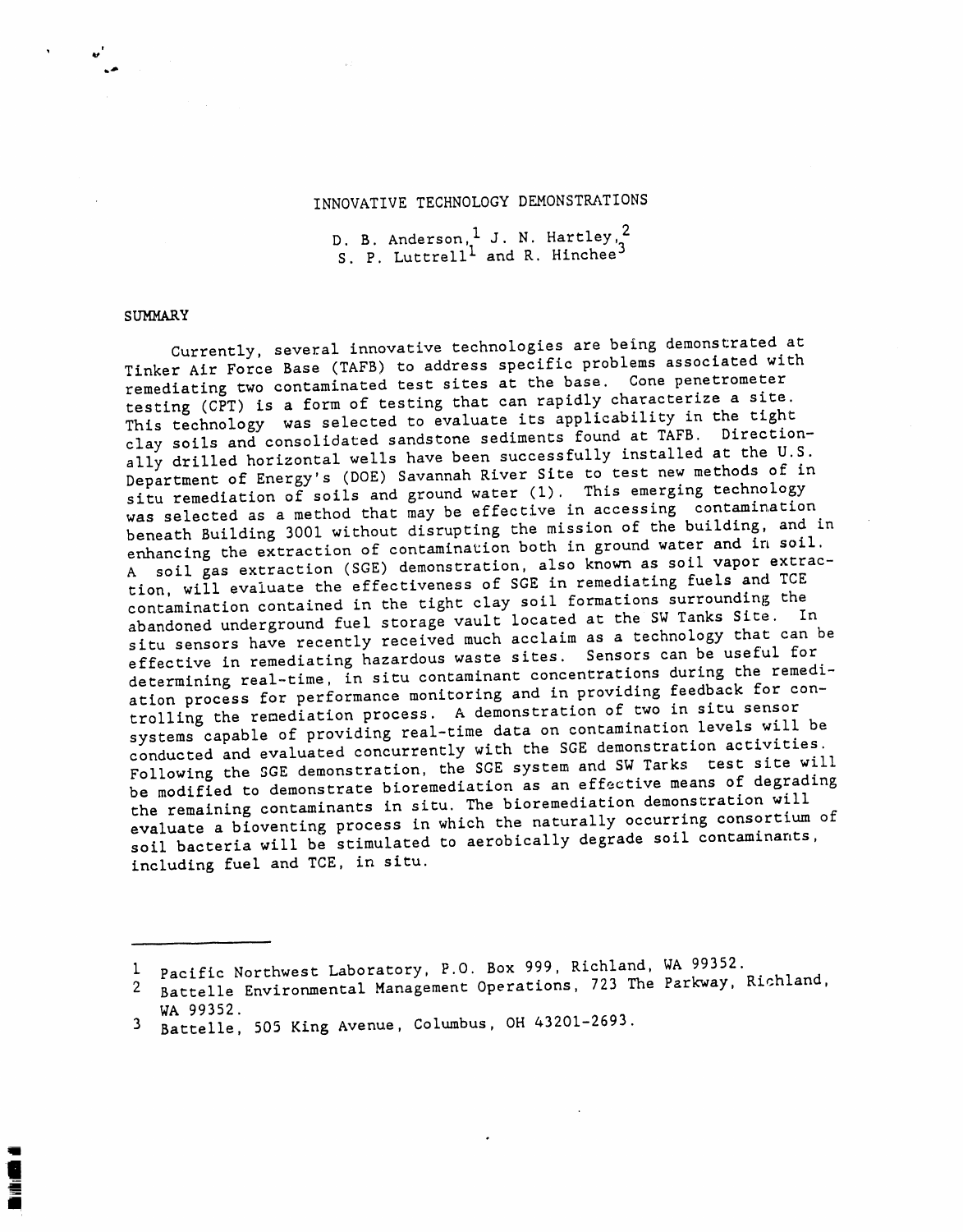# INTRODUCTION

• **i**

i<br>international profit de la profit de la profit de la profit de la profit de la profit de la profit de la profi<br>international profit de la profit de la profit de la profit de la profit de la profit de la profit de la prof

**i** I

The Innovative Technology Demonstration (1TD) program at Tinker Air Force Base (TAFB), Oklahoma City, Oklahoma, will demonstrate the overall utility and effectiveness of innovative technologies for site characterization, monitoring, and remediation of selected contaminated test sites. The current demonstration test sites include a CERCLA site on the NPL list, located under a building (Building 3001) that houses a large active industrial complex used for rebuilding military aircraft, and a site beneath and surrounding an abandoned underground tank vault used for storage of jet<br>fuels and solvents. The site under Building 3001 (the NW Test Site) i The site under Building 3001 (the NW Test Site) is contaminated with TCE and  $Cr^{+6}$ ; the site with the fuel storage vault (the SW Tanks Site) is contaminated with fuels, BTEX and TCE. These sites and others have been identified for cleanup under the Air Force's Installation Restoration Program (IRP).

The following sections describe the demonstrations that have been conducted or are planned for the TAFB.

#### DEMONSTRATION STRATEGY

Three primary considerations related to planning and developing successful technology demonstration programs include I) selecting technologies that have the potential to reduce cost, increase performance, and reduce risk; 2) working closely with the regulatory agencies to gain regulatory and public acceptance; and 3) gathering field data on engineering applications related to cost performance, quality and reliability, and the schedule for implementation.

The general approach developed for the ITD program at TAFB has proven to be a good strategy for demonstrating and evaluating individual technol-<br>ogies in an integrated approach. The process begins with the selection of I chorough understanding of the technical issues associated with remediating the test sites, followed by characterization of the test site(s) to under- **-** stand the extent and distribution of the contaminants, geology, and hydrology, and to establish baseline levels of the contamination before starting the demonstrations. Based on the site characterization data and a more  $\blacksquare$  order to thoroughly evaluate the performance of the technology in the field ogies are selected for implementation. Evaluation criteria are developed to ensure that the right data are collected throughout the demonstration in

The technologies are then implemented at the test site and operated for an<br>appropriate period of time to adequately evaluate performance. Data collected are evaluated against the selected evaluation criteria and a collected are evaluated performance.  $\frac{1}{2}$ determination of the overall effectiveness of the technology is made. In addition, the potential for implementation and the reliability of the technologies are monitored and evaluated. Another important result from conducting these demonstration activities is that often the test site can be partially or, in some cases, completely remediated during the course of the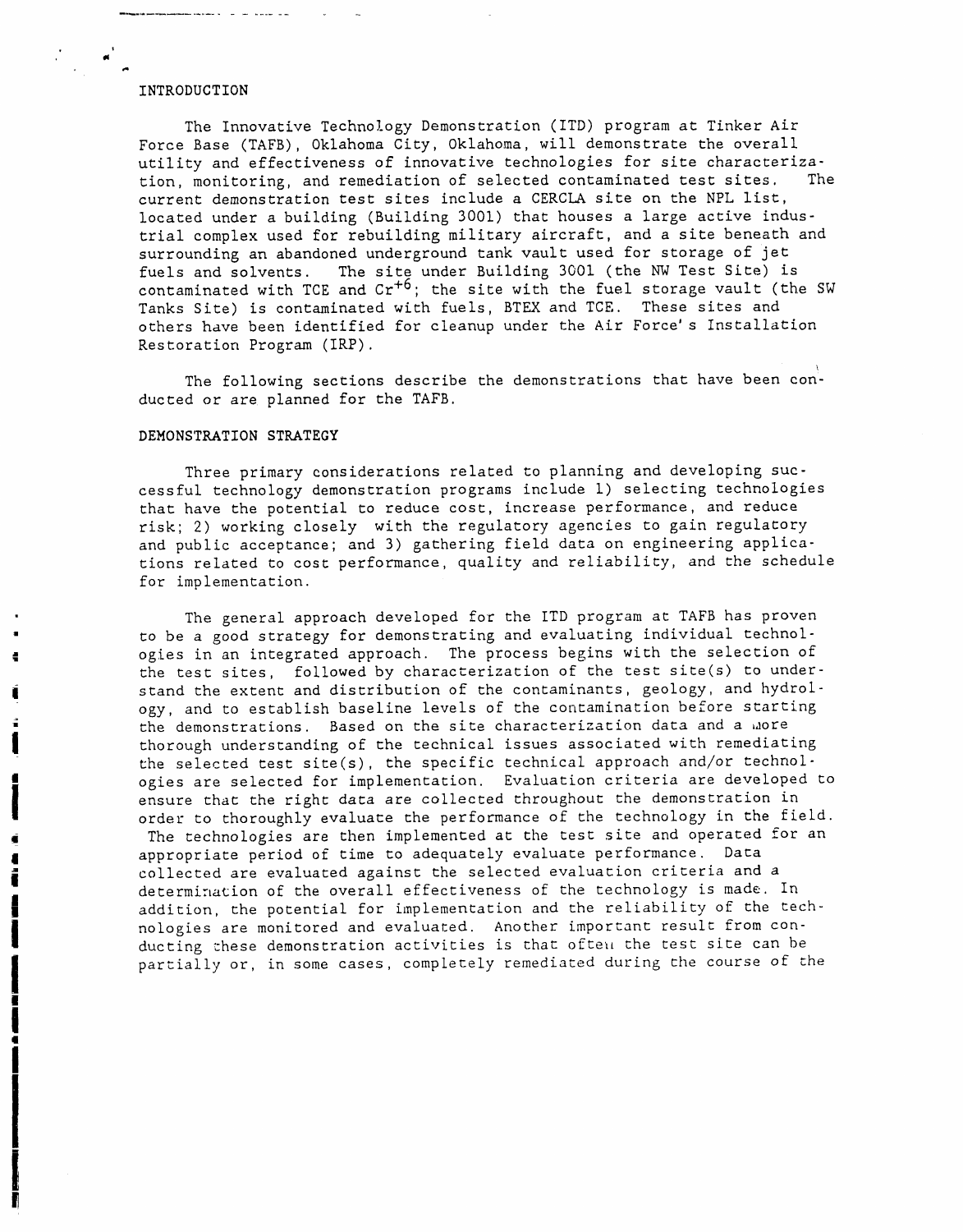demonstration. In most cases a suitable design may be developed for completing the remediation activities for sites containing the demonstration test sites.

SITE SELECTION AND CHARACTERIZATION

# Site Selection

an man member a constitution of the second control of

,**0** N,

The NW Test Site is located beneath Building 3001 in the vicinity of a number of abandoned solvent pits. This site was selected because data obtained during previous investigations revealed that the unsaturated sediment near one abandoned pit was contaminated with TCE (the major contaminant), and ground water was contaminated primarily with TCE and chromium. lt was believed that this site would provide an ideal setting in which to install horizontal wells beneath the building and evaluate their ability to access contamination in both the saturated and unsaturated zone, and thus demonstrate the applicability of horizontal wells for remediation of this and similar sites.

The SW Tanks Site is located in the vicinity of several abandoned fuel tanks that contained primarily fuel products. Previous investigations revealed that the ground water was contaminated primarily with BTEX. lt was believed that the unsaturated sediment also may be contaminated with similar products, lt was believed that this site would provide an ideal setting in which to conduct and evaluate soil gas extraction in tight soil.

The SW Tanks Site and the NW Test Site were both originally selected originally to evaluate in situ sensor systems for BTEX and TCE, respec-Subsequently, TCE contamination was also discovered at the SW Tanks Site, so it was decided to consolidate the in situ sensor demonstrations at that site and integrate the sensor demonstration with the SGE demonstration. This integrated approach will permit evaluation of the sensor systems in an actual remediation process.

# Approach to Site Characterization

To perform a valuable demonstration of technology, each of the sites required specific characterization to meet two primary objectives: 1) to determine the geologic setting and hydrogeology of the sites**;** and 2) to determine the contaminant types, concentrations, and distribution at the sites. Site characterization was conducted at both sites by means of surface geophysics, borehole drilling and sediment sampling, soil gas monitoring probe installation and sampling, monitoring well installation and sampling, and sample analysis. CPT was attempted**;** however, it could not penetrate the sandstone that underlies both sites at a depth of approximately i0 ft.

Surface geophysical surveys were conducted at both sites to locate underground utilities and structures. Borehole drilling and sampling was conducted with an auger drilling rig. Twelve boreholes were drilled at the NW Test Site, ranging from a depth of approximately 25 ft to approximately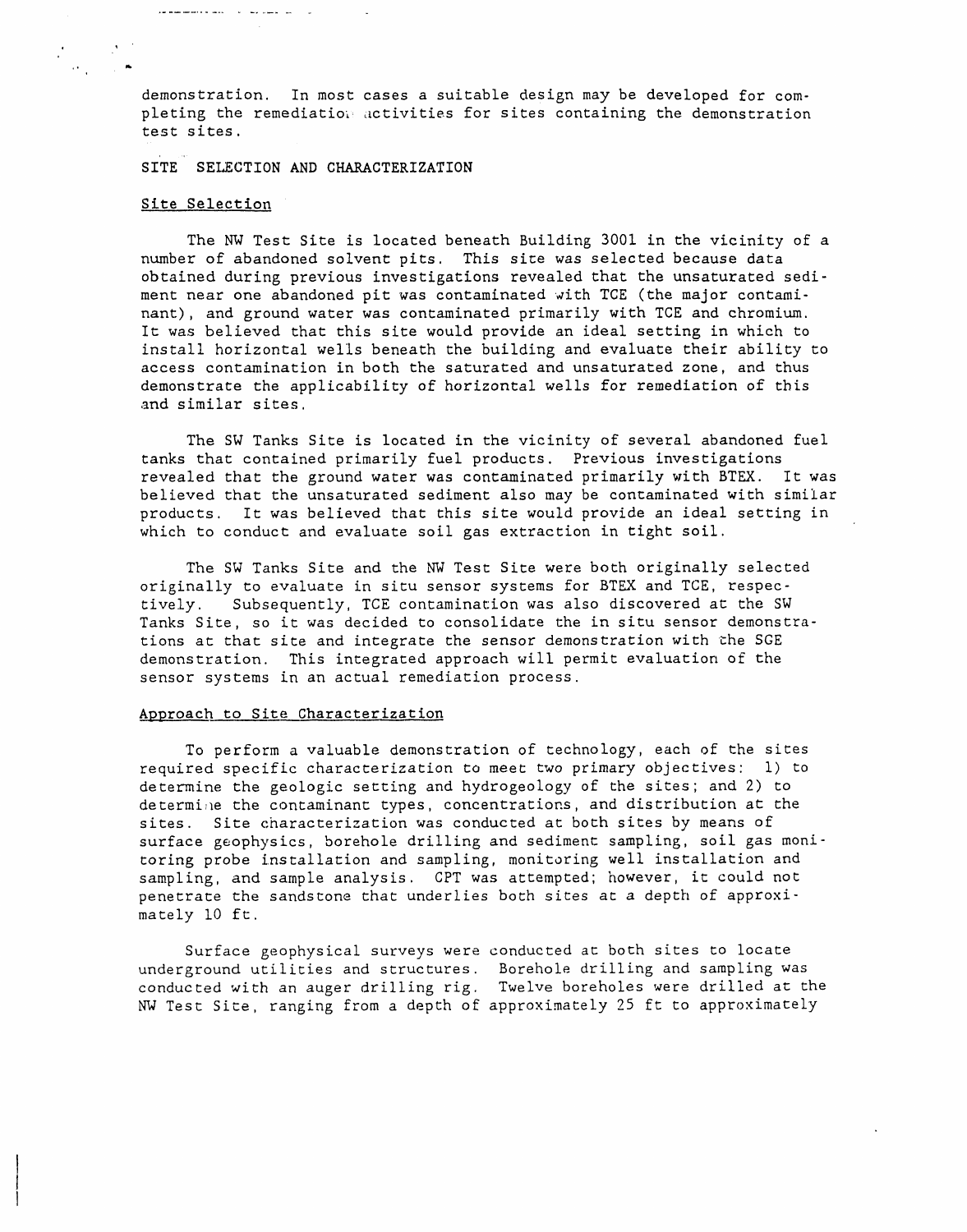38 ft below the floor of Building 3001. Approximately 20 boreholes were drilled at the SW Tanks Site, ranging from a depth of approximately 20 ft to approximately 40 ft below land surface. Most of these boreholes are 20-ft deep. Both ground-water monitoring wells and unsaturated-zone soil-gas monitoring wells were installed in most of the boreholes.

Sediment samples for analysis were obtained within a 5-ft core barrel and then subsamples were placed into jars for transport to a laboratory. Head-space analyses of sediment samples were conducted on site with a gas chromatograph.

Soil-gas monitoring was conducted at the SW Tanks Site. Soil-gas monitoring points consisted of inlet probe tips attached to Teflon tubing extending to land surface. Twenty-six monitoring points were installed at depths ranging from approximately 3 ft to approximately 16 ft. Soil gas was pumped from the monitoring points and measurements were made with a photoionization detector, oxygen meter, and carbon dioxide meter. Samples were collected and analyzed both by the on-site gas chromatograph and an off-site laboratory.

# Summary of Site Characterization Results

# NW Test Site

 $\sim 1.4$  and an excellent state of the second contract of the contract of the second contract of the  $\sim 10^{-3}$ 

 $\label{eq:2} \frac{1}{2}\sum_{i=1}^n\frac{1}{2}\sum_{j=1}^n\frac{1}{2}\sum_{j=1}^n\frac{1}{2}\sum_{j=1}^n\frac{1}{2}\sum_{j=1}^n\frac{1}{2}\sum_{j=1}^n\frac{1}{2}\sum_{j=1}^n\frac{1}{2}\sum_{j=1}^n\frac{1}{2}\sum_{j=1}^n\frac{1}{2}\sum_{j=1}^n\frac{1}{2}\sum_{j=1}^n\frac{1}{2}\sum_{j=1}^n\frac{1}{2}\sum_{j=1}^n\frac{1}{2}\sum_{j=1}^n\frac{$ 

l  $\mathbf I$ 

Drilling and geologic sampling at the NW Test Site indicated variable geologic conditions. The sediments consist of clay, silt, and sand, and gradations between these texture classes (e.g. silty sand), which are moderately consolidated in places. The sedimentary units cannot be well correlated beneath the site because of considerable lateral variability.

Ground water occurs generally in units of silty to fine sand at a depth ranging from approximately 19 to 26 ft below the building floor. Because of the complex character of the sedimentary units, the ground-water level is not consistent beneath the site, and fluctuates significantly in response to precipitation.

Sediment sample analyses indicate solvent contamination, primarily in the upper 7.5 ft of the soil column. Tetrachloroethylene was reported as high as 5.9 parts per million (ppm) at a depth interval of 4.5 to 5.0 ft from one borehole; however, no other analyses indicated concentrations greater than 0.45 ppm of this or any other contaminant. Dichloromethane, TCE, and 1,2-dichloroethane were also detected in sediment samples.

Soil gas analyses from vapor monitoring points and head-space analyses of sediment samples indicated very high levels of TCE. The highest headspace concentrations were on the order of hundreds of ppm, and the highest soil-gas concentrations were on the order of thousands of ppm.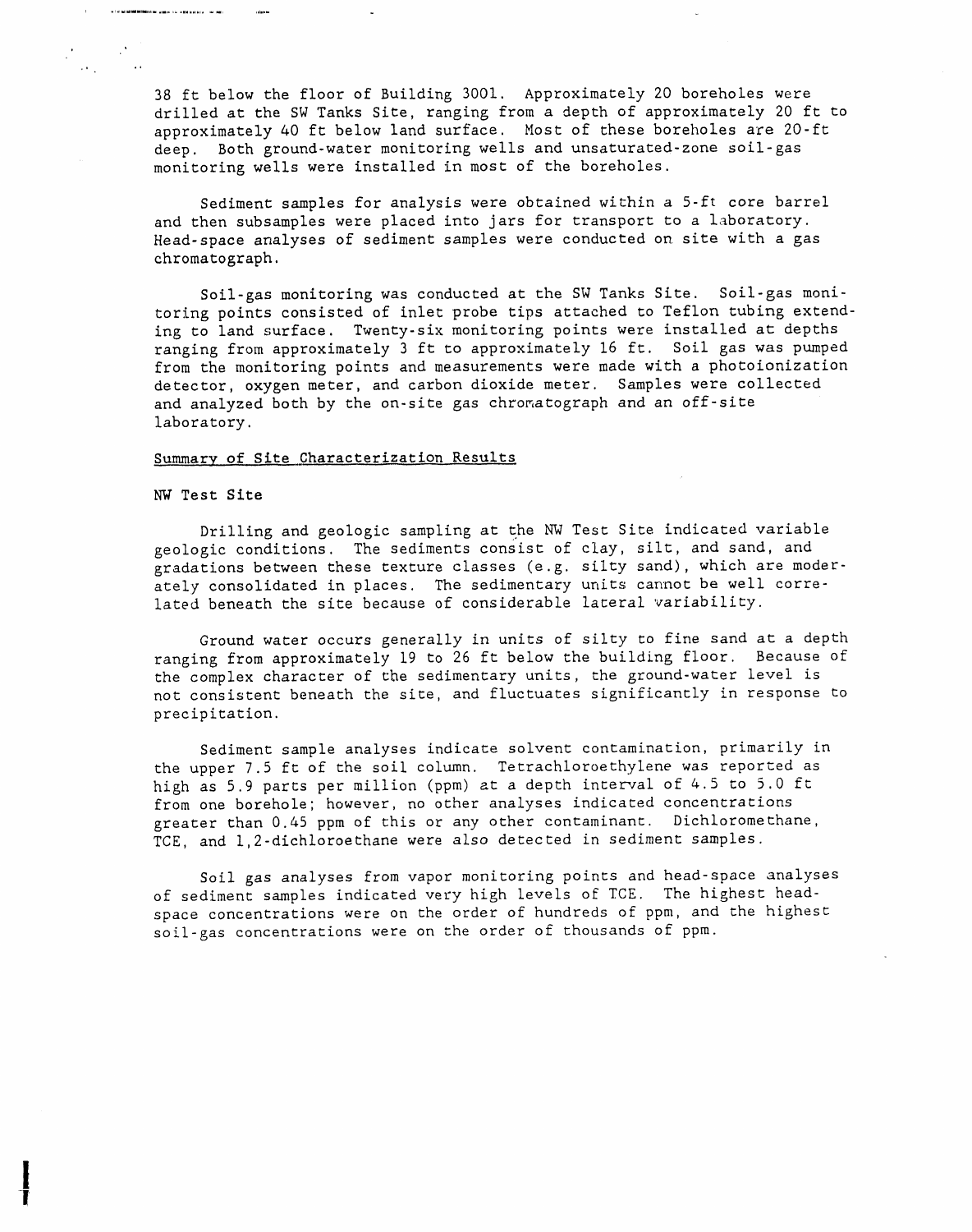SW Tanks Site

 $\mathcal{L}_{\text{max}}$ 

The sediments underlying the SW Tanks Site include sand, silt, and<br>clay, and gradations between these texture classes (e.g., silty sand). The clay, and gradations between these texture and in places. The sedimentary units are sediments are moderately consolidated in place in places. The senarally correlated. fairly continuous across the site and can be generally correlated.

Ground water occurs generally within the silty sand, and at a depth ranging from approximately 15 to 18 ft below land surface. The water level fluctuates significantly in response to precipitation.

Soil contamination was believed to be encountered during excavation with a backhoe to locate the southwest corner of the tanks. The contamination was evidenced by odors, elevated readings with a field contamination detector, and sighting of suspected liquid contaminants.

Sediment sample analyses indicate fuel product contamination from essentially land surface to below the water table (to a depth of 35 ft). The primary contaminant reported was total petroleum hydrocarbons (TPH), which was widespread beneath the site. The highest value reported was approximately 63,400 ppm from a depth interval of 5 to 6.5 ft from a bore-<br>hole located near the tanks. Other contaminants reported include toluene<br>xylene, ethyl benzene, 1,4-dichlorobenzene and benzene (the latter two at hole located near the tanks. Other contaminants reported include toluene,  $x$ ylene, ethyl benzene,  $x$ , and  $x$  has been and bedrocarbons, especially TCE, were notices very low levels). Chart analyses

absent from the sediment analyses.<br>Soil gas analyses from vapor-monitoring points and head-space analyses Soil gas analyses from various high levels of toluene, benzene, and I of sediment samples indicated very high word on the order of hundreds of ppm The highest head-space concentrations were on the order of  $\frac{m}{n}$  is phast soil-gas concentrations were on for all three contaminants. The  $\frac{m}{2}$  soil-gas concentrations was not detected). order of thousands of ppm for TCE and toluene (benzene was not detected).<br>Soil-gas analyses also indicated depleted oxygen levels (less than 1% in Soil-gas analyses also indicated as then diexide levels (greater than 5% in some locations) and increased careersed oxygen, increased carbon dioxide, locations). The locations of decreased oxygen, increased carbon dioxide, and elevated contamination generally corresponded to one another.

TECHNOLOGY DEMONSTRATIONS

Cone Penetrometer Testing<br>The applicability of using CPT, as shown in Figure 1, was evaluated during site characterization. The original scope of CPT activities included during site characterization. The original scope of WOTK, use use of CPT wi.hin Building 3001 (later removed for a CPT with conventional of a variety of CPT instruments, and integration of CPT with conventional<br>boring and sampling. The original approach was to use the CPT for field i boring and sampling. The original approach was to use the CPT would chemistry screening and the ming (compling for detailed site characterization. used to augment sediment boring/sampling for detailed site characterization. The data obtained with CPT would also be compared to data obtained by boring/sampling, lt was realized from the onset that the geologic materials may be too hard for the CPT to penetrate, a potential limitation to the use of this technology.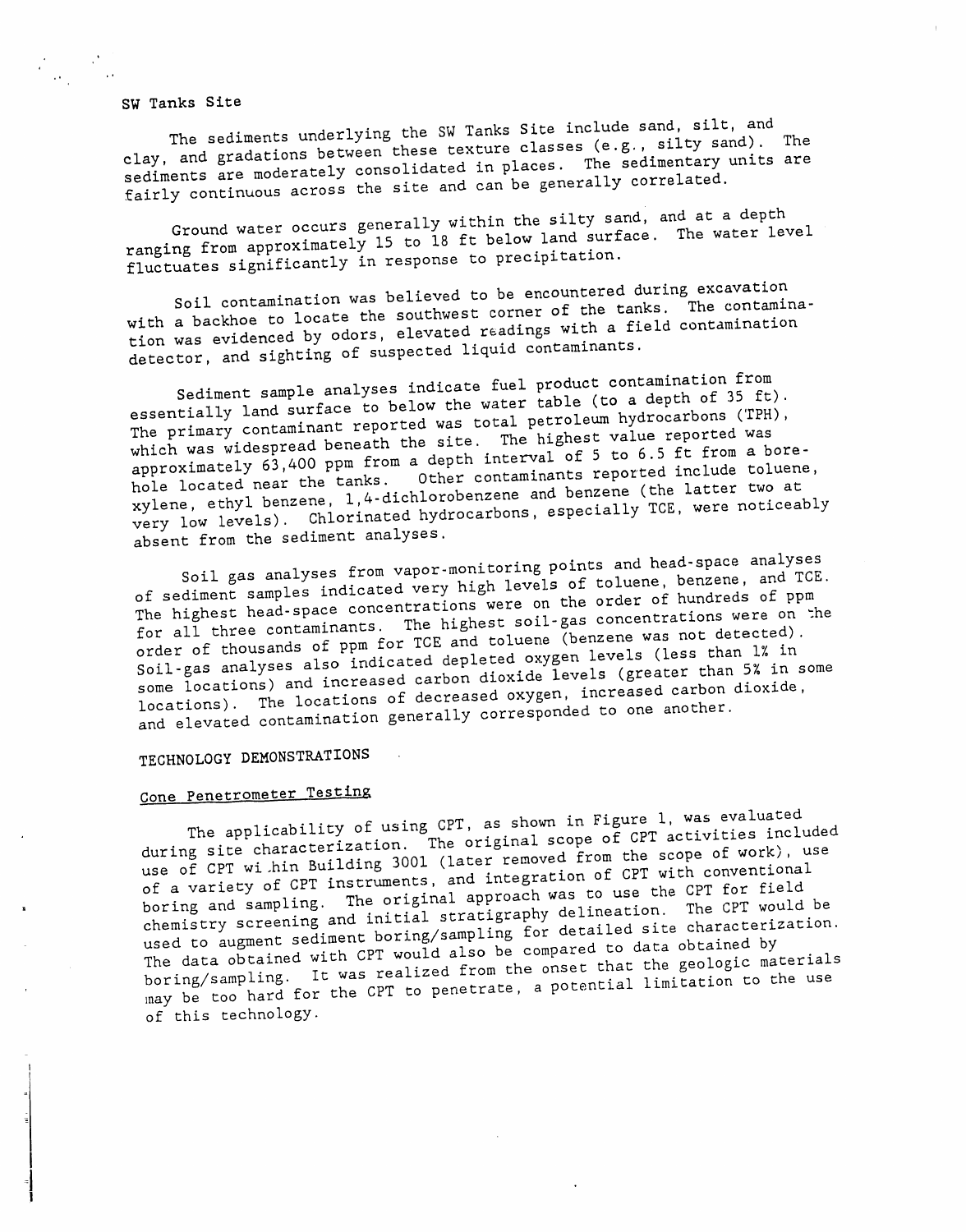

**°**

Figure i**.** Cone Penetrometer Evaluation NW and SW Test Sites

Several companies with capabilities to perform CPT were contacted and their capabilities reviewed. Technical requirements for the company that provided CPT services included: i) standard tip resistance/sleeve friction to determine stratigraphy, 2) soil gas sampling, 3) sediment sampling, 4) water sampling, 5) geophysical logging, 6) capability to install smalldiameter piezometers, 7) ability to grout all holes, and 8) a minimum 20-ton thrust capacity**.**

The contractor selected was not able to push the cone into the sandstone beneath either sites. The sandstone lies at a depth of approximately II ft. However, above that depth the CPT rig demonstrated capability to determine the stratigraphy, to obtain sediment samples, to obtain soil gas samples, and toperform natural gamma logging. Although the CPT was not effective in assisting characterization at these locations, its use as a site characterization tool cannot be ruled out at other locations where the sediments are not consolidated.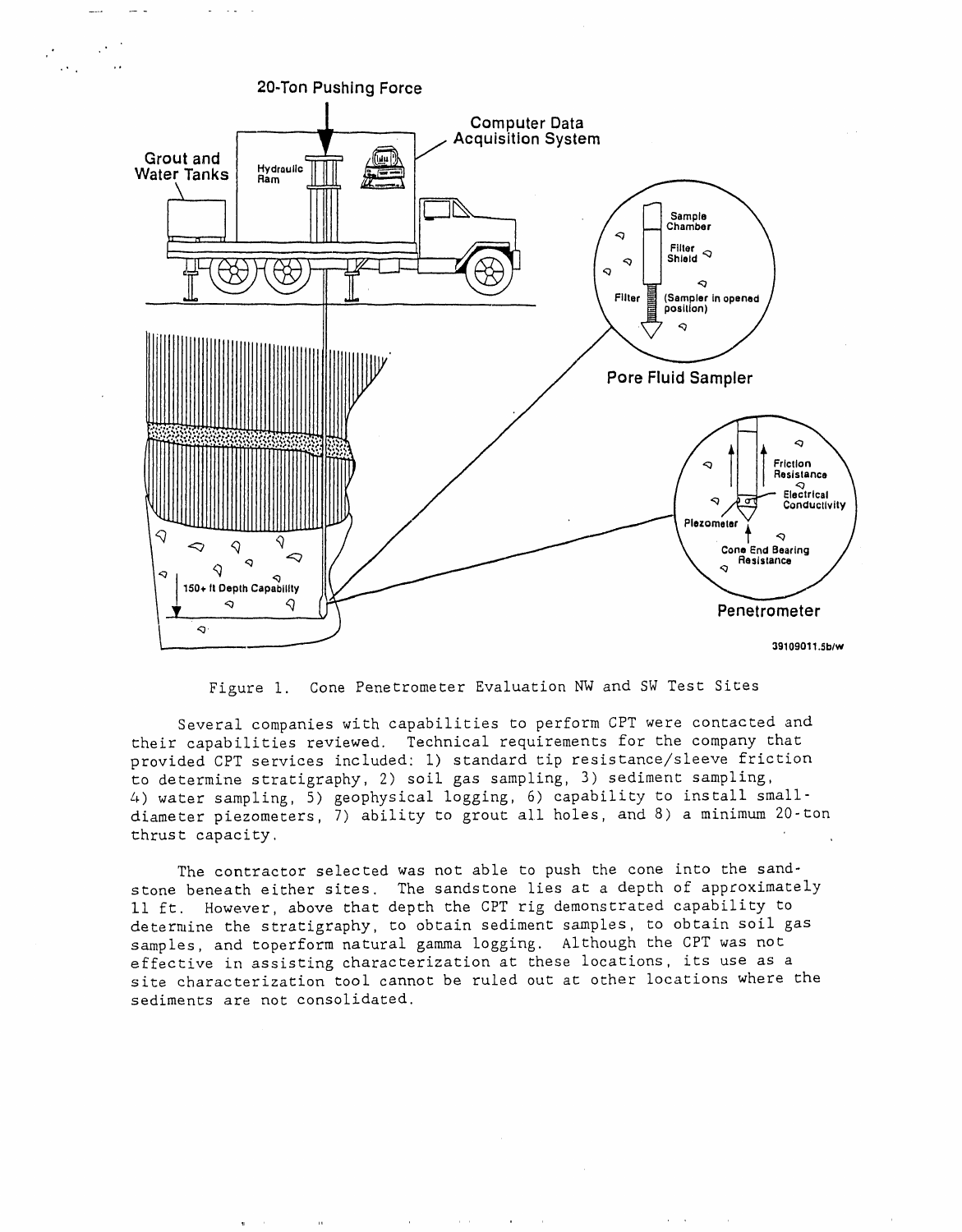# Horizontal Drilling and Wells

 $\cdot$   $\cdot$ 

.. ,'

The approach taken for demonstrating horizontal drilling and well installation was to install a minimum of one and a maximum of three horizontal wells beneath Building 3001. The success of the first installation would establish whether a second and third well would be installed. The location for the wells was planned to be approximately 200 ft west of the building. The first well was planned to be installed several feet below the water table, and the second and third wells a few feet above the water table. The wells would then be evaluated for their application in remediating the site.

Each borehole and well installed had to meet the following requirements: 1) the borehole had to be drilled up to 350 ft in horizontal distance from the point of surface entry, 2) borehole drilling control and accuracy had to permit interception of a predetermined location (vertical and horizontal control had to be maintained the entire length of the borehole so that obstacles would not be encountered), 3) a 6-in. casing and pre-slotted screen had to be installed to the full length of each borehole, 4) a cement grout surface seal had to be installed, 5) the well had to be integrity tested and developed, and 6) a directional survey had to be conducted to ascertain the specific location of the completed well.

Evaluation criteria were established before beginning field activities and were documented in a work plan. The evaluation criteria for well installation included I) hole location - the final location of each hole had to be determined to within plus or minus I ft, 2) well completion - acceptable completion required no compromise of the screen and casing integrity during completion, and 3) well development - proper movement of fluid or gas from the formation into the well had to be ensured.

Two horizontal wells were successfully installed beneath Building 3001 at the NW Test Site. A directionally controlled downhole drill motor was used with a mud rotary fluid circulation system. A deviation probe was situated within the drill rod behind the drill motor to ascertain both the inclination and azimuth of the borehole, and to control the orientation of the drill motor. A magnetic locating system (the sensor was located in the drill rods behind the drill motor) was also used to more precisely locate the borehole. Information from this tracking system was then relayed to the driller to make steering adjustments. This dual-tracking system proved to be invaluable in tracking and controlling the location of the pilot hole. The pilot hole was reamed to a diameter of 6 in. and then 9 in. before the<br>casing and screen were installed. Both wells were completed with 6-in.-dia. PVC casing and 75 ft of 6-in. pre-pack 10-slot screen installed horizon-<br>Fally The first well was installed at a depth of approximately 24 ft. The tally. The first well was installed at a depth of approximately 24 ft. length of screen and casing in this well totalled 285 ft. The magnetic tracking system indicated the location 0.5-ft above and 2.4-ft right of the target location. The second well was installed at a depth of approximately 14 ft, and the length of screen and casing of this well totalled approximately 276 ft. The magnetic tracking system indicated the location 0.5-ft below and 0.3-ft right of the target.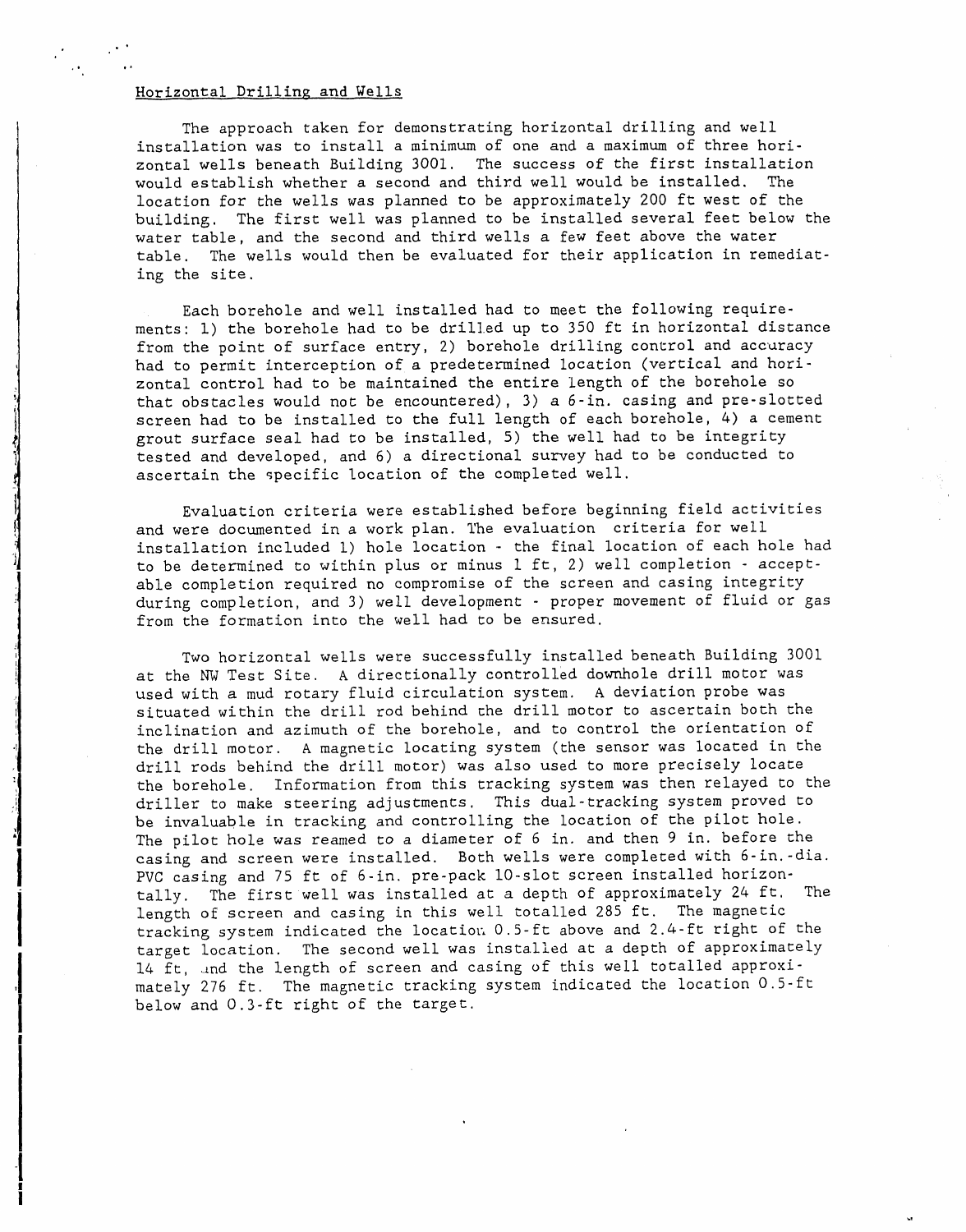The installation of these wells was considered to be successful because the evaluation criteria were met. Figure 2 shows the completed wells and the configuration that will be used in the next phase of this demonstration to evaluate the performance of each well. This work will include an extended ground-water pump test in which the yield, draw down and zone of influence will be determined for potential use in pump and treatment of the ground-water plume. There will also be an evaluation of the well in the unsaturated zone in which soil gas will be extracted to determine the zone of influence and rate of contaminant removal that can be achieved using horizontal wells. This evaluation will be important for future design considerations in accessing sources of contamination located in the unsaturated zone beneath Building 3001.

# Soil Gas Extraction

°. °.,

An SGE demonstration will hs conducted at the SW Tanks Site using vertical extraction wells to evaluate this method for remediation of the contaminated soils around the tank vault. This SGE demonstration involves the vapor extraction of fuel components and TCE contained in the unsaturated zone, integrated with a groundwater extraction system for depression of the water table to expose more of the contaminated soil for vapor extraction and a free product recovery system. Two soil gas extraction cluster wells will be installed. Each of these cluster wells will be capable of extracting ground water, free product, and soil gas from at least two depth discrete zones. A series of tri-level soil gas monitoring points will be installed radially around the cluster wells to monitor soil gas pressure (flow) and soil gas chemistry. The demonstration will evaluate at least nine different operation configurations for SGE using the combined capabilities of the two extraction cluster wells for testing combinations of vacuum extraction with pressurized injection, and passive venting across the two cluster well systems.

Although SGE is not an innovative or new technology for remediating fuel- or TCE-contaminated sites, the application of this technology to the tight clay-shale-sandstone sediments and stratigraphy found at this site will require innovative applications. The evaluation criteria are based on practical data requirements that are needed in designing, operating and monitoring an SGE system (2). Evaluation criteria for the SGE demonstration include'

- soil gas permeability (determining maximum vapor flow rates)
- vapor flow path (ability to monitor and influence vapor flow)
- contaminant vapor concentrations (removal rates)
- residual soil contamination

Once the best operating configuration has been determined, the system will be operated in that mode for up to 4 months. Figure 3 shows a conceptual design of the SGE demonstration integrated with the in situ sensors.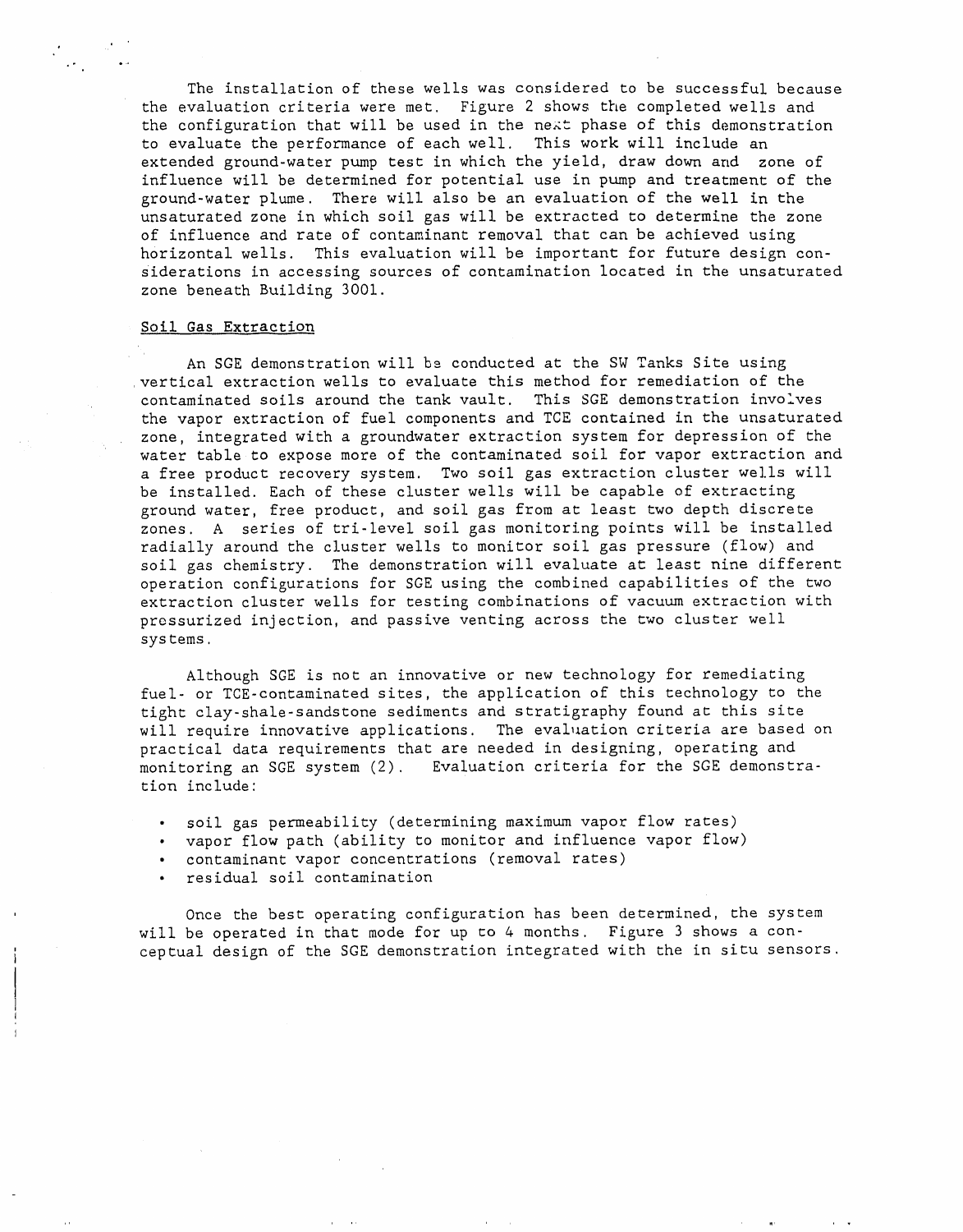

 $\lambda$ 

 $\omega$  .  $\omega$ 

Figure 2. Horizontal Well Demonstration, NW Test Site

 $\ddot{\phantom{0}}$ 

 $\bar{\psi}$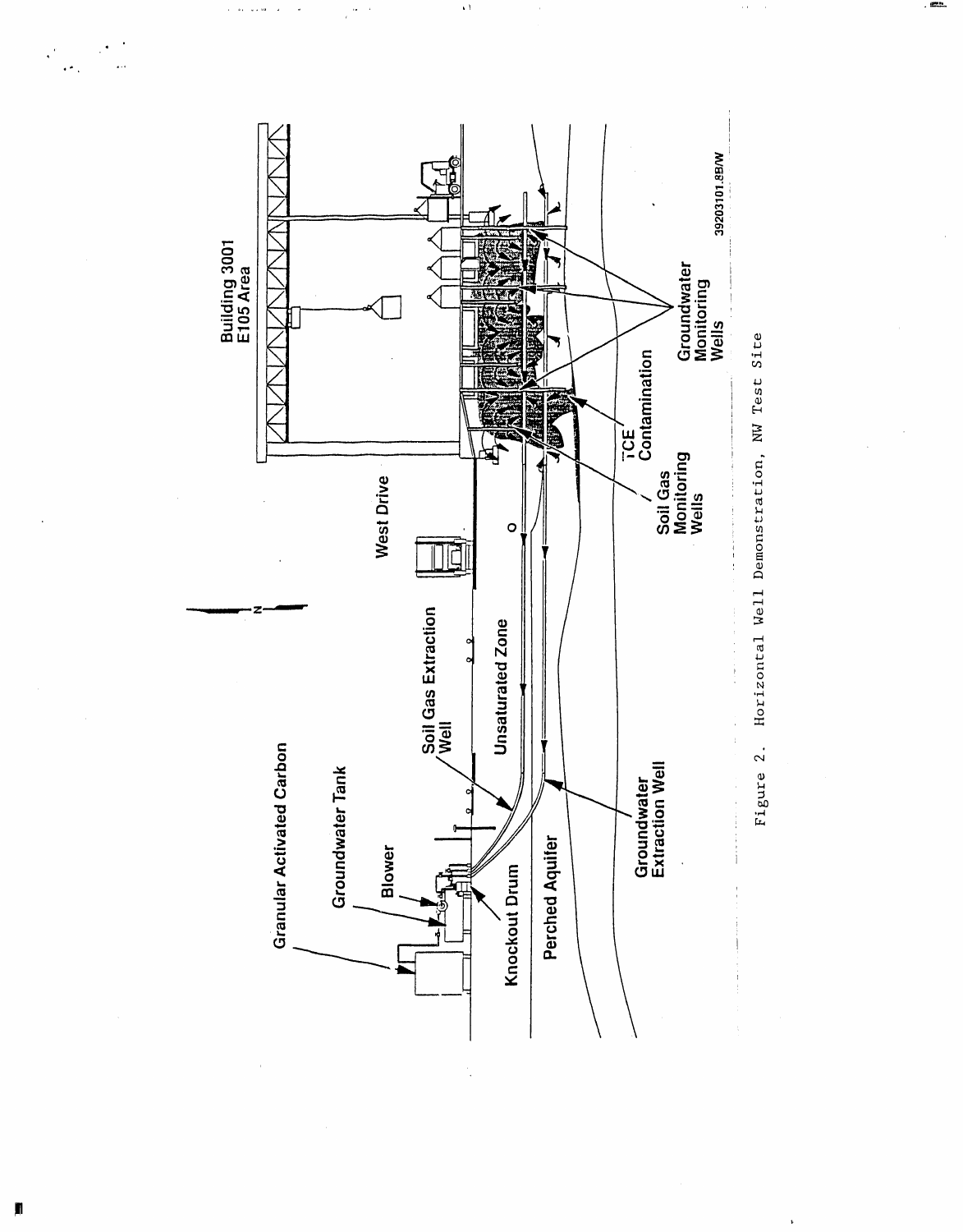



 $\frac{1}{2}$  $\epsilon^*$  $\ddot{\cdot}$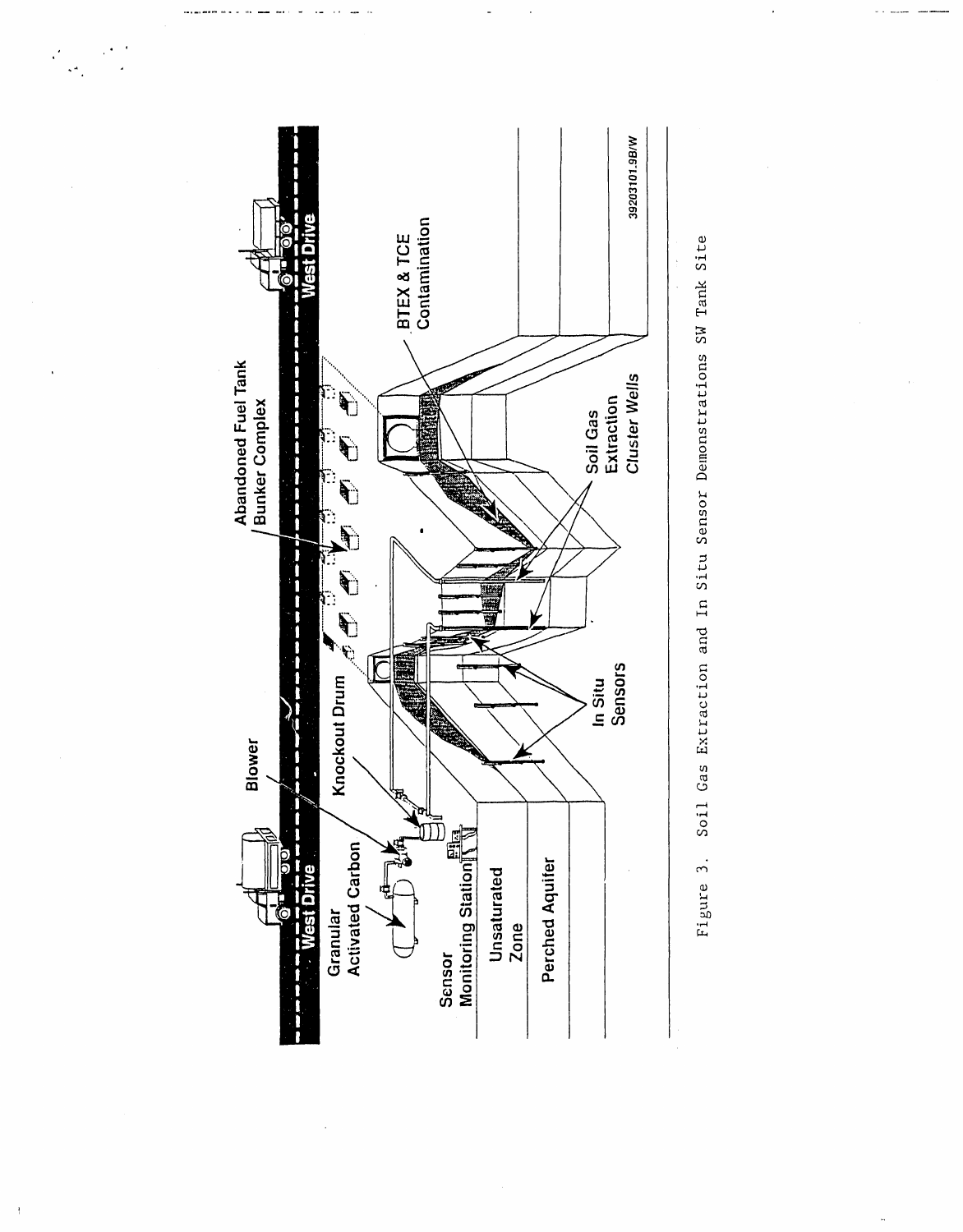# In Situ Sensors

b

l

Å

In situ sensors may have valuable applications for remediation work at the Tinker Air Force Logistics Center and at other locations. Two different in situ sensors will be demonstrated and evaluated at the SW Tanks Site. Because both BTEX and TCE were identified during site characterization, sensors with the ability to quantify both of these contaminants will be demonstrated. The sensors will be used during a soil gas extraction (SGE) test that will be conducted at the site, and the will be evaluated for general and specific applications to remediation.

The BTEX sensor selected for the demonstration is marketed by FCI-<br>FiberChem, Inc. (FCI) under the name Petrosense. The TCE sensor selected was recently developed by Pacific Northwest Laboratory. The Halo Snif system, as it is called, is a chlorinated hydrocarbon sensor. The sensor is system, as it is called, is a chroning health the surrent design a gas not truly capable of in situ measurementssample must be drawn from the source to the sensor.

The evaluation criteria for sensor demonstration include:

- . usability (ease of installation, ease of use, and durability)
- $\frac{1}{2}$  sensitivity (ability to discriminate between different contamination
	- concentrations)<br>minimum detection limit (minimum measurable contaminant concentration)
	- specificity (ability to discriminate between different contaminants)
- specificity (ability to discriminate between  $\alpha$  contaminants) 1 **•** reproducibility (ability to represent of equal concentration)
	- accuracy
	- precision
	- dynamic range.

Soil gas monitoring wells will be installed and installed and instrumented and instrumented with the operated I sensors or with tubing that leads to the sensors, which we sensor is during the SGE test. Gas samples will also be collected from the monitoring<br>wells for analysis with an on-site gas chromatograph. Results from these analyses will be used for comparison with the data collected with the senanalyses will be used for comparison with the data comparison of time before the SGI sors. The sensors will be operated for some period of the Sensor industrial test, during the SGE test (which will last up to four months), and after the SGE test.

### B ioreme diat ion

Following the SGE demonstration, this same test site will be used to<br>demonstrate a bioremediation process called "bioventing," a process in which demonstrate a bioremediation process carred "biography" is conteminants native soil bacteria are stimulated to acrossimal degrad such that the in situ (3). Air flow levels used for SGE will be lowered such that the unsaturated zone can be maintained in an aerobic state, and the level of unsaturated zone can be maintained in an acrease state, in an annual contaminished. The contaminants extracted in the vapor phase will be greatly diminished. The bioremediation demonstration includes biotreatabilty studies to determine the degradation kinetics; potential limiting factors such as temperature,  $\alpha$  degradation kinetics; potential limit factors the degradation of moisture and nutrients; and the methods to stimulate the degradation of TCEE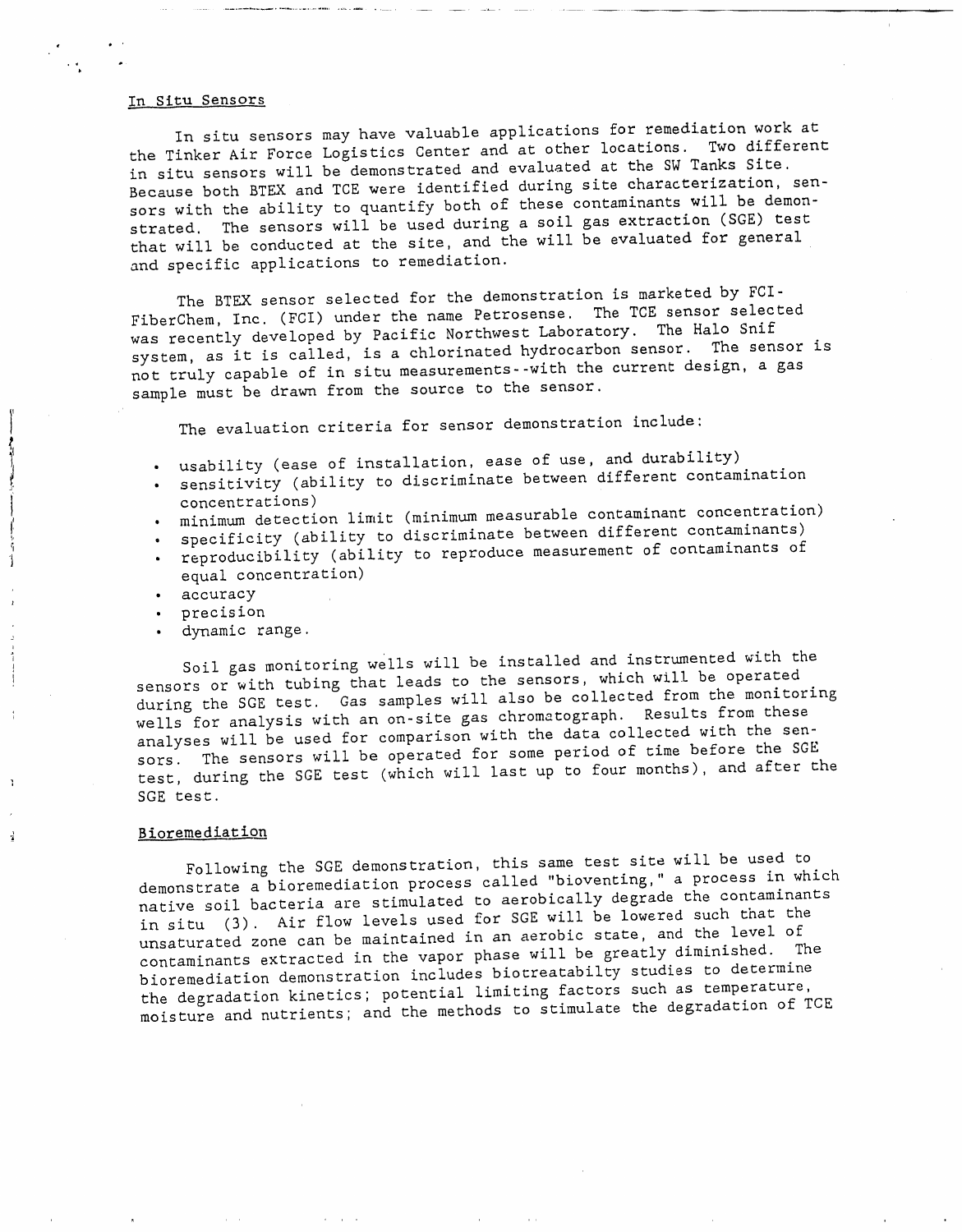by co-metabolic processes. An initial field treatability survey has bee completed for irl situ respiration testing. In these tests, selected zones of contaminated soil are injected with air to create an aerobic environment. After air injection is complete, the levels of oxygen, carbon dioxide, and total petroleum hydrocarbons (TPH) are monitored. The decrease in oxygen over time corresponds to the rate of biological degradation of the fuel contaminants. Estimated biodegradation rates from the initial survey ranged from 2.7 to 18 mg/(Kg-day). These compare favorably to biodegradation rates at other sites where bioventing has been shown to be an effective remediation technology. Results from the biotreatability studies and the in situ respiration tests will be used to design and operate che bioremediation demonstration.

**,** ,,I1\_11\_

# CONCLUS IONS

t ' •

These demonstrations at TAFB will provide data needed to evaluate the potential for innovative remediation technologies that could be incorporated into the current and future remedial actions at TAFB and other similar hazardous waste sites at military installations across the country. Identifying appropriate technologies and demonstrating them in the field at actual hazardous waste sites provides the true test of the overall effectiveness and performance of a new remediation technology. If a technology is demonstrated to be effective under actual field conditions, then that technology has great potential for reducing the time, costs, and risks associated with remediation of specif:c hazardous waste sites.

### ACKNOWLEDGMENT

Pacific Northwest Laboratory is operated by Battelle Memorial Institute for the U.S. Department of Energy under Contract DE-ACO6-76RLO 1830.

## REFERENCES

- I. Kaback, D.S,, B.B. Looney, J.C. Corey, L.M. Wright, III, and J.L. Steele. 1989. Horizontal Wells for In-Situ Remediation of Groundwater and Soils. Proceedings of the Third National Outdoor Action Conference on Aquifer Restoration, Groundwater Monitoring, and Geophysical Methods, Association of Ground Water Scientists and Engineers, pp. 121-135.
- 2. Johnson P.C., C.C. Stanley, M.W. Kembiowski, D.L. Byers, and J.D. Colthart. 1990. A Practical Approach to the Design, Operation, and Monitoring of In Situ Soil-Venting Systems. Ground Water Monitoring Review, Spring 1990, pp. 159-178.
- 3. Hoepel, R.E., R.E. Hinchee, and M.F. Arthur. 199].. Bioventing Soils Contaminated With Petroleum Hydrocarbons. Journal of Industrial Microbiology, 8:141-146.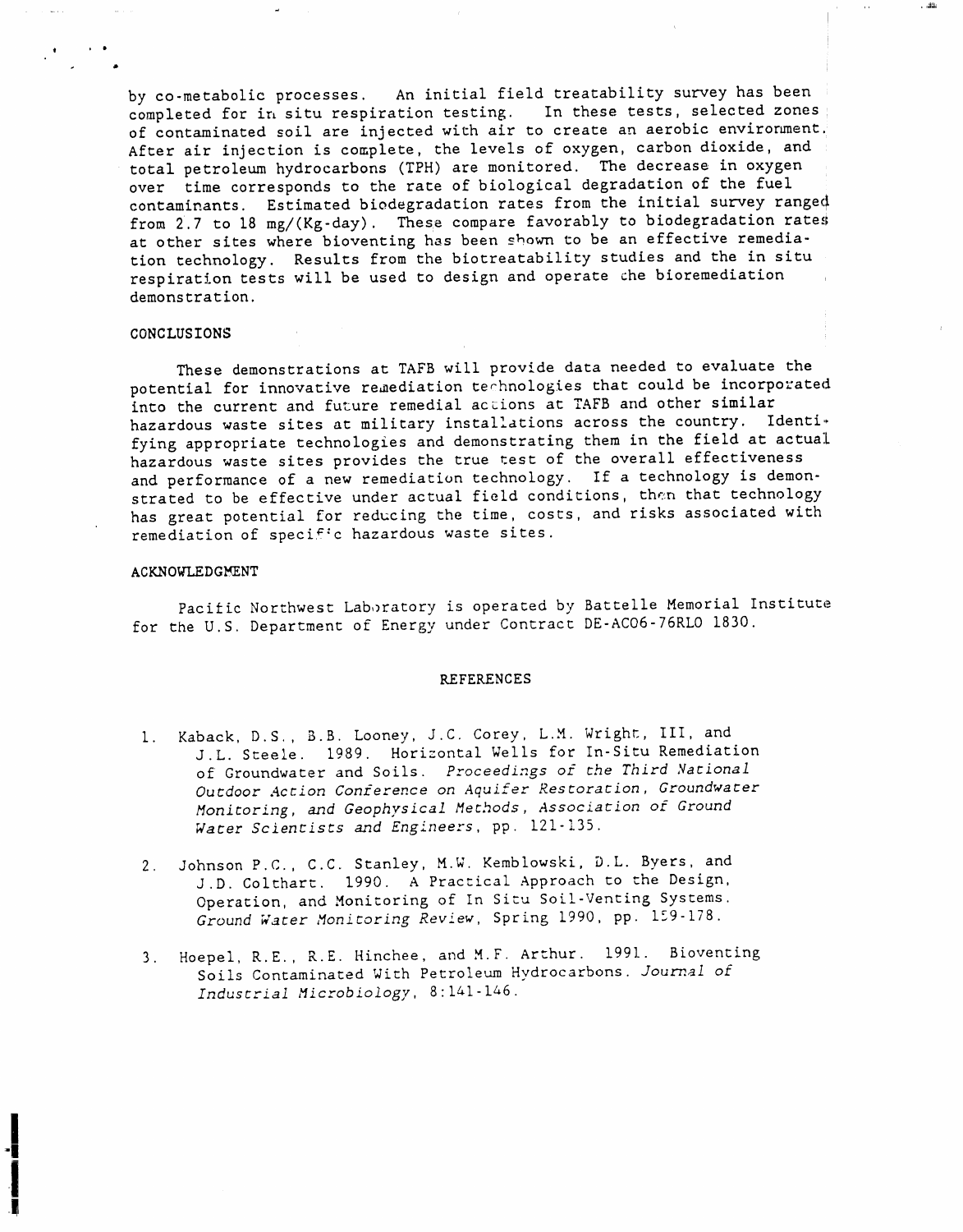DATE FILMED 8104192